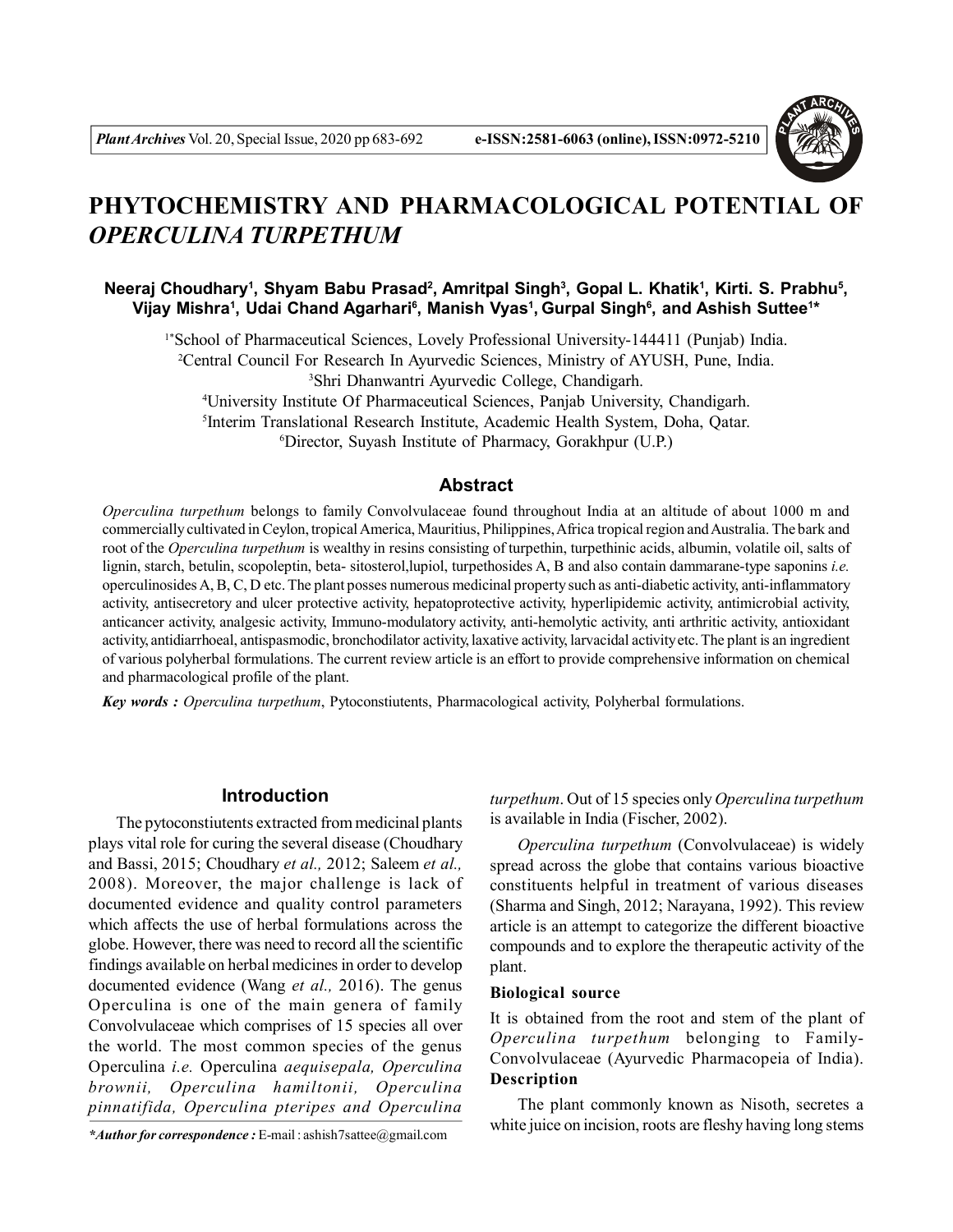that are winged and angle in shape. The leaves were simple, both sides pubescent uneven shape, truncate or cordatc having width 3.7 and 5-10 cm length. The flowers are white, campanulate, long sepals, sepals covers the globose capsules (Kohli *et al.,* 2010). The picture of the plant was mentioned in Fig. 1, 2 and 3.



**Fig. 1:** Leaves of the plant *Operculina turpethum.* **Fig. 2:** Flower of the plant *Operculina turpethum.*



**Fig. 3:** Stems and roots of the plant *Operculina turpethum.*  **Taxonomical Classification** (Simoes *et al.,* 2019; Sharma and Singh, 2012)

Kingdom: Plantae

Subkingdom: Tracheobionata

Super division: Spermatophyta

Division: Angiosperm

Class: Dicotyledons

Order: Solanales

Family: Convolvulaceae

Genus: Operculina

Species: *Operculina turpethum* (Linn.)

 **Vernacular Names- (**Ayurvedic Pharmacopeia of India.)

**Sanskrit:** Syama, Tribhandi

**Bengali:** Dhdhakalami, Tvuri, Teudi

**English:** Indian Jalap, Terpeth Root

**Guajarati:** Nasottara Kala

**Hindi**: Nisoth

**Malayam**: Trikolpokanna

**Tamil:** Karum Sivadai

**Kannad:** Tigade Vili

**Telgu**: Tella, Tegada

**Oriya**. : Dudholomo **Marathi**: Nisottar **Punjab**i: Nisoth **Urdu**: Turbud, Nishoth

# **Phytochemistry**

The plant aerial parts contain turpethosides A, B glycosidal resin and acid glycosides turpethic acids A-C, (Ding *et al.,* 2012). Four new dammarane-type saponins separated from plant roots are operculinosides A, B, C, D (Ding *et al.,* 2011).

The various new triterpenoids and steroidal esters were separated from root methanolic extract of plant are  $3\alpha$ ,7 $\alpha$ -epoxy lanost-5,25-dien-3 $\beta$ -ol, lanost-5,25-dien- $3\alpha$ -ol,  $4\beta$ -hydroxy- $3\alpha$ ,  $7\alpha$ -epoxy stigmast-(Z)-5, 22-dien- $3\beta$ -tetradecanoate,  $3\alpha$ ,  $7\alpha$ -epoxy stigmast-5, 20-dien-3 $\beta$ hexadecanoate,  $12\beta$ -hydroxy-3 $\alpha$ , 7 $\alpha$ -epoxy lanost-(Z)-5, 20, 22-trien-26-oic acid-3 $\beta$ -tetradecanoate and 3 $\alpha$ , 7 $\alpha$ epoxy stigmast- $(Z)$ -5,20,22-trien-28-oic acid-3 $\beta$ hexadecanoate (Shuaib, M *et al.,* 2013). The Stigma 5, 22 dien 3 O- $\beta$ -D-Glucopyranoside obtained from alcoholic extract from the roots of the plant (Sharma and Singh, 2014).

The roots of the plant contains various bioactive compounds such as  $\beta$ -sitosterol, Scopoletin, Betulin, Cycloartenol, Lanosta-5-ene, Coumarin, acrylamide 3- (4-hydroxy-phenyl) -N-[2-(4-hydroxy-phenyl)-ethyl] and salicylic acid (Gupta and Ved, 2017; Gomes *et al.,* 2011). The various structure of the plant was mentioned in figure 4 and classification of secondary metabolites in Fig. 5.

# **Pharmacological activity**

# **Antidiabetic activity**

 The stem and root methanolic extract of plant was analyzed using Streptozotocin induced type- II diabetic models at a dose 100 mg/kg for 21 days. The plant extract significantly reduce the fasting blood sugar levels (Pulipaka *et al.,* 2012).

The chronic treatment of the aqueous plant extract of at 500 mg/kg *concentration* showed positive effect in diabetic animals with significant reduces blood sugar level, serum nitrite; brain homogenate nitrite & nerve homogenate nitrite levels when analyzed by STZ induced diabetic neuropathy (Solanki Nilay D, 2016; Raut *et al.,* 2014).

# **Anti-inflammatory activity**

The oral administration of herbal formulation Avipattikar churna at 100 mg/kg concentration significantly decrease rat paw edema induced by formalin by 36.45% (Bhande *et al.,* 2006).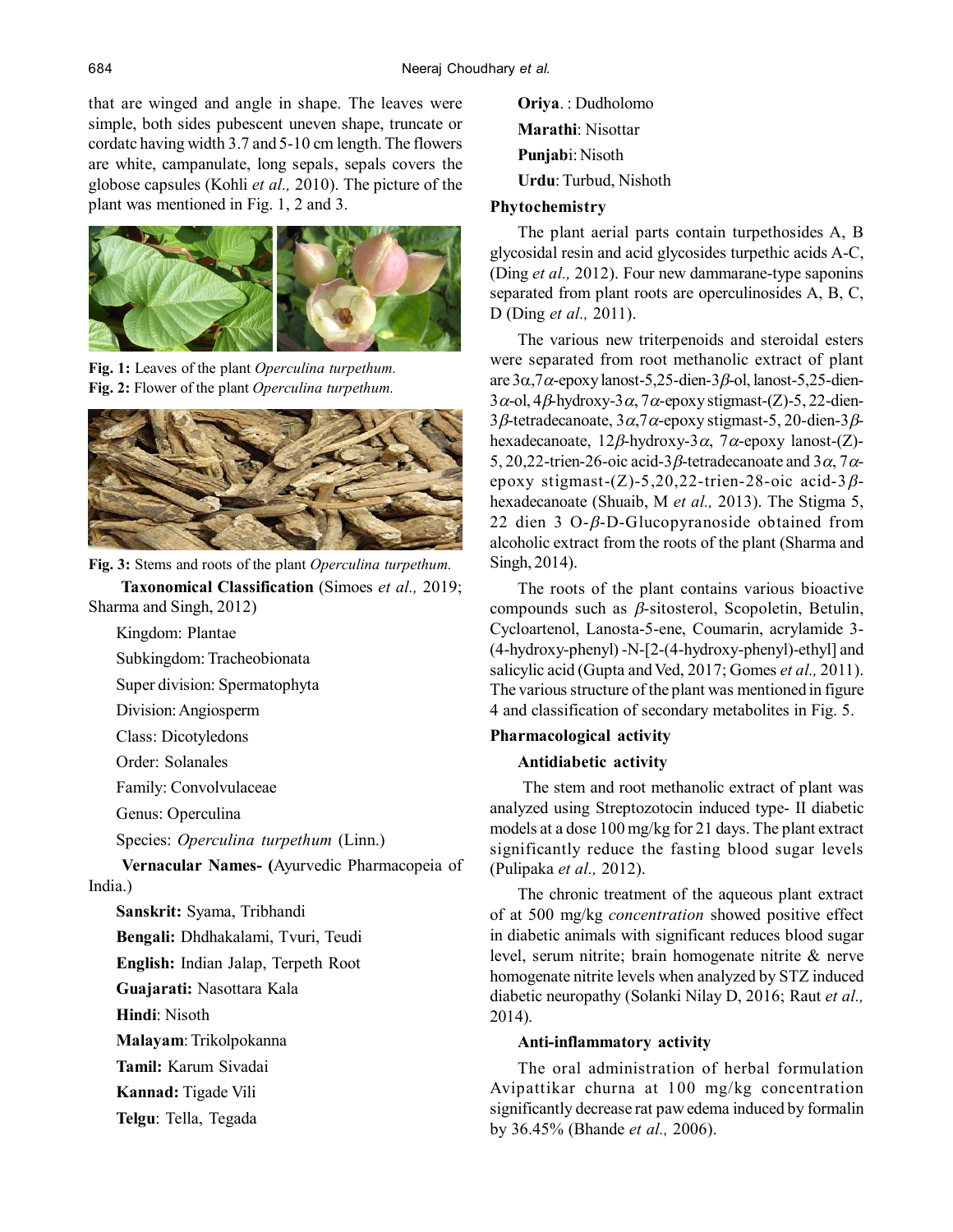



**Fig. 4:** Represents the various structures obtained from the plant.

## **Anti-ulcer activity**

The herbal formulation Avipattikar churna oral administration in rats decreases the hyperacidity, gastric ulcer, gastric acid content, GIT disturbances (Bhande *et al.,* 2006). The stem bark methanolic and hydroalcholic extract at 100 mg/kg concentration in rats exhibits antiulcer property using pylorus ligation. Moreover, the hydroalcholic extract was found to be more potent than methanolic extract (Ignatius *et al.,* 2013). The plant poses anti-ulcer activity at 100 mg/kg concentration in rats using pylorus ligated model (Nitin *et al.,* 2012).

# **Hepatoprotective activity**

The plant ethanolic extract at 100 and 200 mg/kg concentration in rats exhibits hepatoprotective effect when analyzed by paracetamol induced hepatotoxicity model (Suresh Kumar *et al.,* 2006) and toxicity in liver induce by carbon tetrachloride (Kohli *et al.,* 2010; V.A. *et al.,* 2011). The plant hydro alcoholic extract at 200mg/ kg and 400 mg/concentration showed potent hepatoprotective property thereby decreasing the injury of liver by D-galactosamine induced hepatotoxicity in rats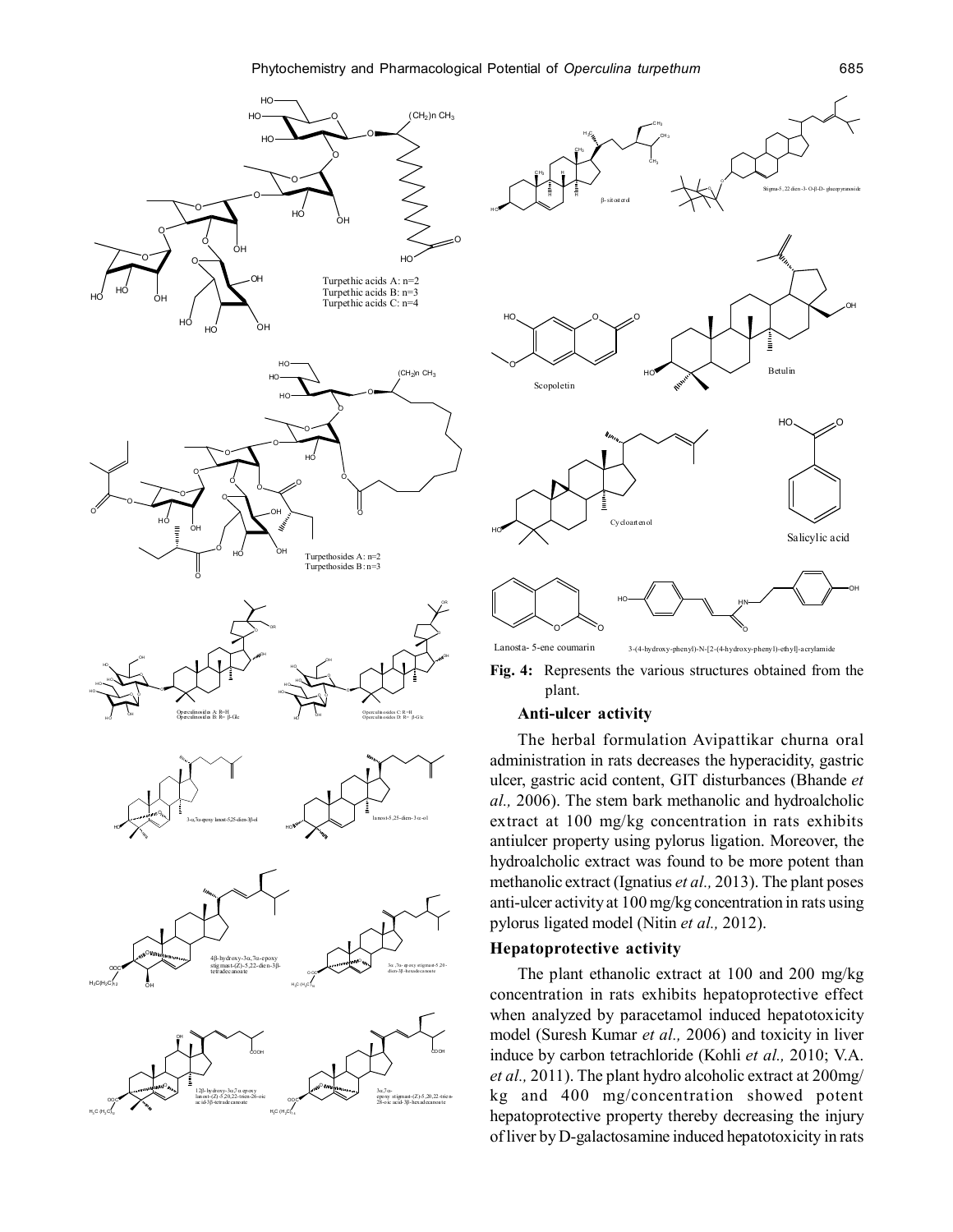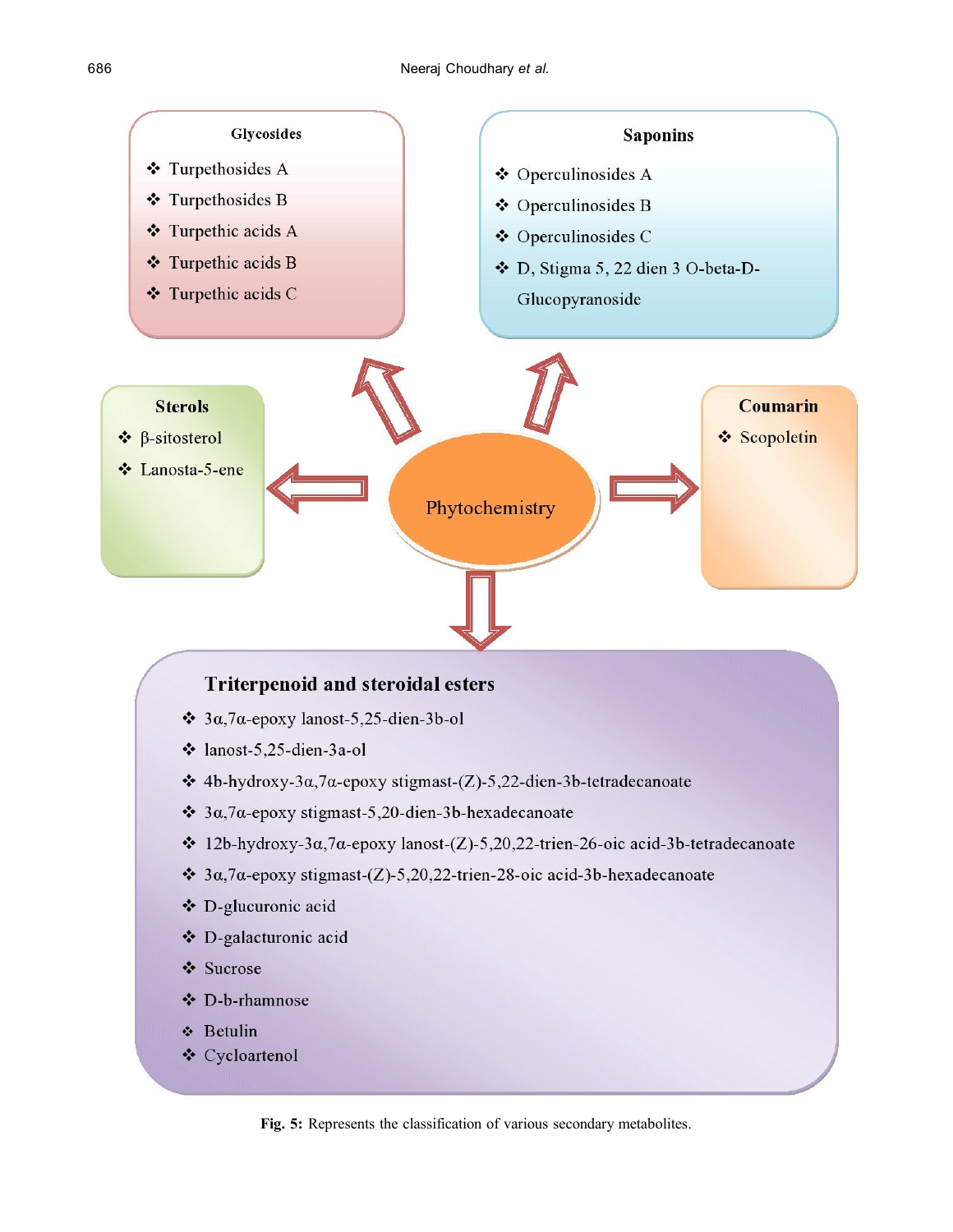(Arka *et al.,* 2015; Vunta Prabhakaran and Diviti Ranganayakulu, 2014). The ethanolic plant extract at 400 mg/kg concentration in mice exhibits significant recovery in N- Nitrosodimethylamine anticlastogenic property and hepatoprotective property against NDMA-induced liver fibrosis in wistar rats (Sharma and Singh, 2012; Ahmad *et al.,* 2009).

#### **Hyperlipidemic activity**

Aqueous plant extracts showed significant inhibitory effects against lipase enzyme which suggests that these herbs could be candidate for anti-obesity drug (Chethana, G. and K.R. Hari Venkatesh 2013). The n-hexane, ethyl acetate and aqueous extract at 25, 50, 75, 100  $\mu$ g/ml concentration represents 44.26%,53.27% and 63.11% lipase inhibition respectively whereas ethanol extract showed potent inhibition of 85.24% (Jayshree, 2014; Tamizh, M. and D. Nagavall 2016). The clinical reports represents that plant decreases the serum triglycerides and cholesterol level (Talekar *et al.,* 2018; Verma and Paraidathathu, 2014).

#### **Antimicrobial activity**

The ethanolic leaves extract found to be effective against *Streptococcus haemolytica, Bacillus subtilis, Shigella sonnei, Pseudomonas aeruginosa* and *Shigella dysenteria* by disc-diffusion method when estimated for antibacterial activity (Alam *et al.,* 2010; Haque *et al.,* 2000).

Aqueous extract of *Operculina turpethum* root at a dose of 50 μl/ml was evaluated against *Enterobacter aerogenes, E. coli,, S. aureus, Klebsiella oxytoca, Bacillus cereus* and *Proteus vulgaris by* agar cup diffusion method (Kiran B., 2017). The ethanol, ether and chloroform of root was evaluated against *Shigella flese, Shigella boydii,, Shigella dysenteriae, Proteus vulgaris, Escherichia coli, Enterococcus faecalis, Hafnia alvei, Staphylococcus epidermidis, Salmonella typhi, Staphylococcus aureus and Streptococcus pyogenes* by macro-dilution assay and disc diffusion method (Ahmed and Howlader, 2013; Rathnan *et al.,* 2012). The plant posses antimicrobial property against *Staphylococcus aureus, Shigella dysenteriae, Bacillus subtilis, Micrococcus pyogenes, Streptococcus haemolytica,, Enterococcus faecalis, Micrococcus luteus, Shigella sonnei, Salmonella typhi, E. coli, and Pseudomonas aeruginosa* (Shuaib *et al.,* 2013; Ahmad *et al.,* 2013)*.* The isolated pytoconstiutents salicylic acid and 22, 23-dihydro- $\alpha$ -spinosteryl glucoside,  $\beta$ -sitosteryl- $\beta$ -D glucoside from chloroform stem extract have shown antibacterial property (Md. Harun *et al.,* 2002). The methanolic and ethanolic extract of the plant at different concentrations of 500, 1000, 1500 and 2000 ppm posse's antibacterial activity against *Klebsiella oxytoca, Proteus vulgaris, E.coli, Staphylococcus aureus, Enterobacter aerogenes and Bacillus cereus* (Kiran B. and N and Padmini, 2018)*.*

## **Anticancer activity**

The aqueous plant extract was evaluated for lethality bioassay in Brine shrimp to explore anticancer potential. The extract exhibits LC 50 value 81. (Pourfraidon and Sharma, 2009; Krishnaraju *et al.,* 2005; Meyer B.N. *et al.,* 1982). The hydro-methanolic extract of plant inhibits the COX-2,  $NF-\kappa B$ , D1 Cyclin and upregulation expression of p53 in OSCC cells (Arora *et al.,* 2017).

The Methanolic extract of plant evaluated in SD Rats using dimethylbenz anthracene induced breast cancer model. The result indicates that the extract retrieved levels of Catalase, Glutathione Peroxidase, Superoxide Dismutase, Ascorbic acid, alpha-tocopherol, Glutathione decrease the peroxidation of lipids and weight of tumor (Anbuselvam *et al.,* 2007). The isolated compound Stigma-5-22 dien-3-O- $\beta$ -D-glucopyranoside showed anticancer potential in albino mice (Sharma and Singh, 2014).

#### **Analgesic activity**

The chloroform extracts of *Operculina turpethum* showed the analgesic activity in mice using tail immersion and writhing induced by acetic acid model (Prabhavathi *et al.,* 2012). The alcoholic plant root extract at 250,300 and 350 mg/kg concentration exhibits analgesic activity using hot plate, writhing induce by acetic acid, tail flick and formalin method alongside antipyretic activity in Swiss albino mice (Nazrul Islam, 2016; Ezeja *et al.,* 2015; Veena S.and M. Singh, 2013).

#### **Immunomodulatory activity**

The isolated compound Formonoetin-7- $O-\beta$ -Dglucopyranoside at the doses of 10, 20, 40, 50 mg/kg, p. o. evaluated for immunomodulatory potential by the Neutrophil adhesion test, phagocytic activity, delayed type hypersensitivity response and antibody tire. The compound amplifies the adhesion of neutrophil to fibers of nylon in concentration dependent manner and exhibits phagocytic activity (Tamizhmozhi and Nagavalli, 2017).

## **Anti-hemolytic activity**

The plant ethanolic extract prevents erythrocytes haemolysis due to its stabilization of membrane potential evaluated against *in-vitro* hypotonic and heat lysis of erythrocytes (Sharma and Singh, 2013).

#### **Anti arthritic activity**

The plant extract capable of managing the auto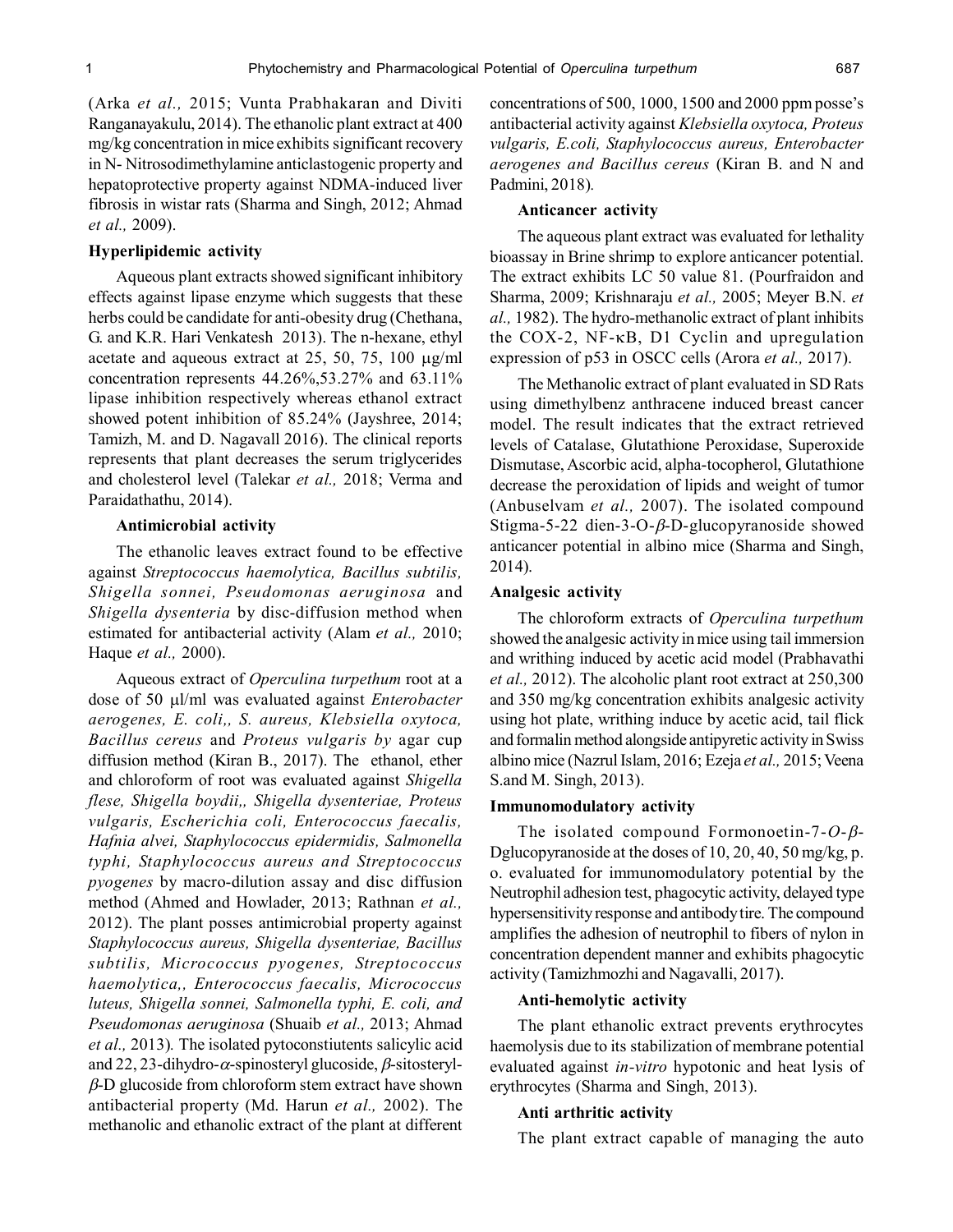antigen production and also prevents the protein denaturation in comparison to standard Diclofenac at concentration of 1000  $\mu$ g/ml (Sharma and Singh, 2013). The isolated compound Formonoetin-7-O- $\beta$ -Dglucopyranoside from plant methanolic extract was analyzed for anti –arthritic potential by foot pat thickness, body weight measurement, rheumatoid factor, spleen index score assessment and hematological estimation for arthritis in rats using a model Freund's Adjuvant model*.* The compound holds anti arthritic property by modulating bone erosion (Tamizhmozhi and Nagavalli, 2017). The decoction of polyherbal formulation exhibit significant recovery in rheumatoid arthritis symptoms (Islam *et al.,* 2015).

### **Antioxidant activity**

The whole plant methanolic extracts at 100 ug/ml concentration analyzed by DPPH assay, ferric reducing power assay, nitric oxide free radical scavenging, photometric assay and scavenging effect on the OH radical (Santhosh, 2017; Pulipaka, 2013).

The ethanolic root extract at 1 mg/ml concentration posses antioxidant activities when evaluated by as determined by scavenging effect on the OH radical, reducing power, FRAP and superoxide assay (Singh, 2015).

# **Antidiarrhoeal, antispasmodic and bronchodilator activity**

The ethanolic plant extract exhibits bronchodilator, antispasmodic and antidiarrhoeal activity (Shareef *et al.,* 2014; Sujatha *et al.,* 2010).The plant at different concentrations of 300 to 1000 mg/kg posses antidiarrhoeal activity against diarrhea cause by castor oil model (Shareef *et al.,* 2014)

#### **Laxative Activity**

The plant exhibits significant *in-vivo* laxative activity against enter pooling, intestinal motility and fiscal consistency model (Onoja *et al.,* 2015).

## **Larvacidal activity**

The pet ether, acetone plant extracts showed mosquito larvicidal potential against *Anopheles stephensi* malarial vector (Bhattacharya and Chandra, 2015)*.*

## **Antinephrotoxic activity**

The isolated compound stigma 5,22 dien 3 O  $\beta$  D glucopyranoside separated from alcoholic root fraction when administrated at 50 and 400 mg/kg concentration in mice cause potent reduction of hepatopathy and nephrotoxicity (Sharma, V. and M. Singh 2014).

#### **Acute toxicity**

The ethanolic extract of the plant exhibits safer effects at 2000 mg/kg concentration in rats and no alterations was found in liver function markers such as serum glutamic pyruvic transaminase, bilirubin, transaminase, glutamic oxaloacetic and alkaline phosphates (Carpejane *et al.,* 2016; Suresh Kumar *et al.,* 2006).

The suspension of the root did not produce any toxicity when administered for one week at different doses of 10, 30, 100, 200, 400, 600, and 800 mg/kg (Bhande *et al.,* 2006). The LD50 of plant methanolic extract in mice was reported as 1917.66 mg/kg (Gupta and Ved, 2017). The LD 50 of root ethanolic extract was safe at 5 gm/kg concentration in mice (Mohammad Abu Bin Nyeem *et al.,* 2016).

#### **Poly Herbal formulations**

The various marketed formulations contain *Opercculina turpethum* as ingredients and are used in treatment of various ailments. The various formulations include Arthcure Capsule effective in arthritis (Choudhary *et al.,* 2015), Saraswata ghrita in anti-dementing activity (O.A. and J.S., 2013), Deedan (Unani ) in worm infestation (Dar *et al.,* 2015), Vranashodana Taila in wound healing (Vijaya Kumari and Nishteswar, 2011), Tekshan Virechana churna, Avipattikar Churna, Panchsam churna, and Sukha Virechana churna in treatment of constipation (Borhade *et al.,* 2013). However they are various formulations which are evaluated using various animal models so these formulations are mentioned in table 1.

## **Conclusion and Future Perspectives**

There is an effort to provide comprehensive information as per the available literature on several pytoconstiutents such as saponin, glycosides, sterols, coumarins, triterpenoidal and steroidal esters which are responsible for the therapeutic activity of the plant that are responsible to produce desired pharmacological action against anti-diabetic activity, anti-inflammatory activity, antisecretory and ulcer protective activity, hepatoprotective activity, hyperlipidemic activity, antimicrobial activity, anticancer activity, analgesic activity, Immuno-modulatory activity, anti-hemolytic activity, anti arthritic activity, antioxidant activity, antidiarrhoeal, antispasmodic, bronchodilator activity, laxative activity and larvacidal activity. However, there is a scope in the plant that can be further explored regarding the separation of various fractions of secondary metabolites and evaluation of their acute toxicity profile and pharmacological activity.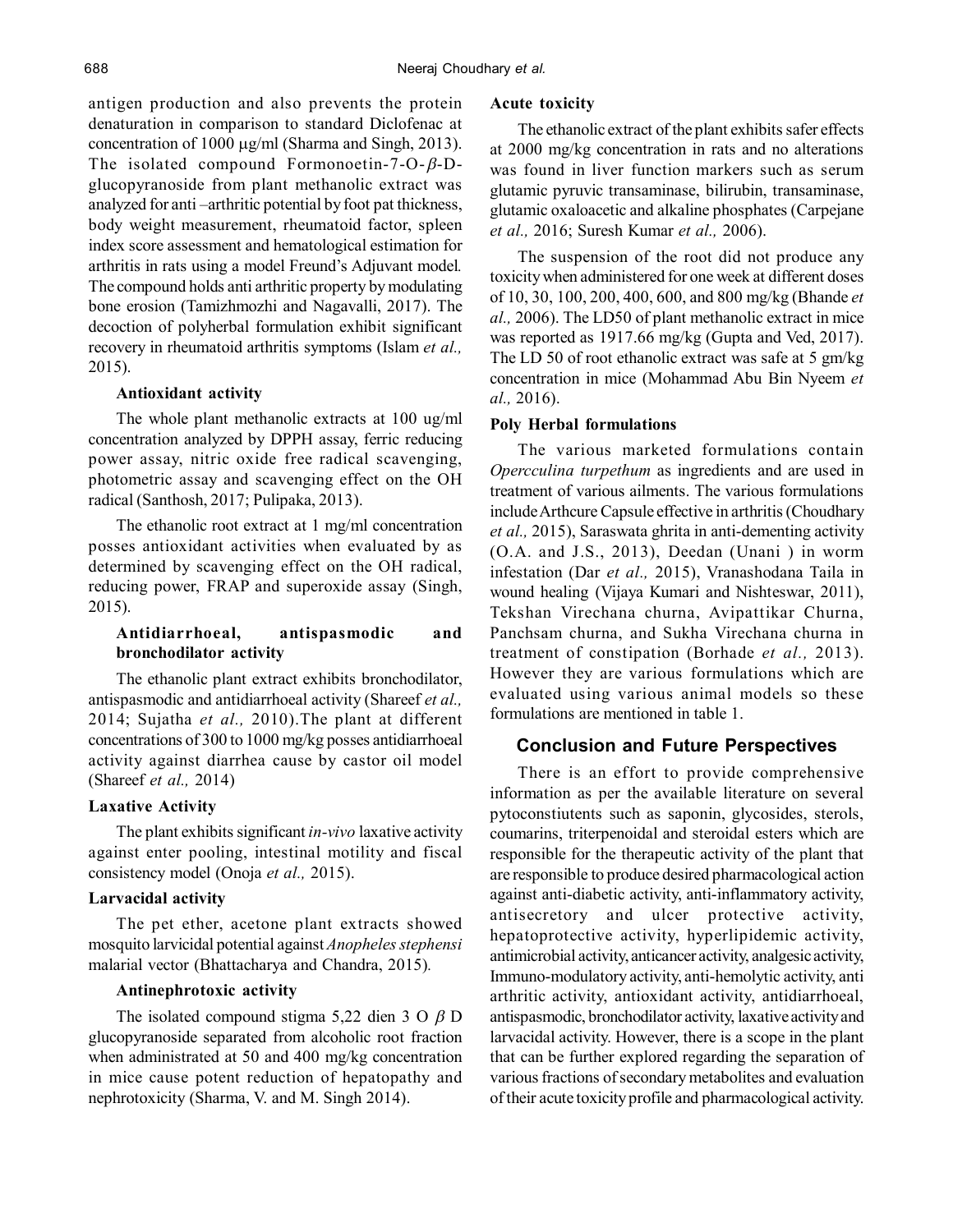| S.No | <b>Brand Name</b>       | <b>Dose</b>                    | <b>Model</b>                                                                                                                                                                                    | <b>Indications</b>                                                   | <b>References</b>                    |
|------|-------------------------|--------------------------------|-------------------------------------------------------------------------------------------------------------------------------------------------------------------------------------------------|----------------------------------------------------------------------|--------------------------------------|
| 1.   | Sivathai Chooranam      | 3.024mg/kg, p.o,               | Carrageenan-induced<br>localized inflammation in<br>wistar rats                                                                                                                                 | Anti-<br>inflammatory<br>activity                                    | (Janakiram A,<br>2019)               |
| 2.   | Brahmi Ghrita           | $12$ gm/kg, p.o                | Evaluating changes in<br>TNF and IL10<br>inflammatory markers                                                                                                                                   | Alzheimer's<br>disease                                               | (Tripathi, R,<br>Tripathi, 2019)     |
| 3.   | Dashmularishta          | 500, 1000 and 2000 mg/kg, p.o. | ABTS free radical<br>scavenging assay<br>(antioxidant), Swim<br>endurance and DNA<br>super coiling assay<br>(antifatigue), Mouse<br>Splenocytes and YAC-1<br>based assay<br>(Immunostimulatory) | Antioxidant,<br>Immunostimul-<br>atory and Anti-<br>fatigue property | (Gupta et al.,<br>2018)              |
| 4    | Majoon Najah            | 260 mg/kg, p.o                 | <b>Increased Current</b><br>Electroshock Seizure<br>in mice                                                                                                                                     | anticonvulsant<br>activity<br>anticonvulsant<br>activity             | (Afrin et al.,<br>2019)              |
| 5.   | Chandraprabha<br>Batika | $40 \text{ mg/kg}$ body, p.o.  | Thyroid Hormone<br>Profile in SD rats                                                                                                                                                           | Increase in<br>Thyroid<br>Hormone                                    | (Md. Hasif<br>Sinha et al.,<br>2019) |

**Table 1:** Represents various formulation of *Operculina turpethum* evaluated using various animal models.

## **Conflicts of interest**

All authors declare no conflicts of interest.

# **References**

- Afrin, Z. and A. Siddiqui, Jafri *et al*. (2019). Evaluation of anticonvulsant activity of Majoon Najah in experimental animal model. *Asian Journal of Pharmacy and Pharmacology,* **5(4) :** 660-668.
- Ahmad, R., S. Ahmed and N.U. Khan *et al.* (2009). Operculina turpethum attenuates N-nitrosodimethylamine induced toxic liver injury and clastogenicity in rats. *Chemico-Biological Interactions*, **181(2):** 145-153.
- Ahmad, S., N.M. AbdEIslam and M.S. Mostafa *et al.* (2013). Study of antimicrobial activity of some allopathic, unani and homeopathic drugs. *Journal of Pure and Applied Microbiology,* **7(1):**739-743.
- Ahmed, A. and M.S. Howlader (2013). Phytochemical screening and antibacterial activity of different fractions of *Operculina turpethum* root and leaf. *American Journal of Scientific and Industrial Research,* **4(2)**: 167-172.
- Alam, M.J., I. Alam and S.A. Sharmin *et al.* (2010). Micropropagation and antimicrobial activity of *Operculina turpethum* (syn. Ipomoea turpethum), an endangered medicinal plant. *Plant OMICS,* **3(2):** 40-46.
- Anbuselvam, C., K. Vijayavel and M.P. Balasubramanian (2007). Protective effect of *Operculina turpethum* against 7,12 dimethyl benz(a) anthracene induced oxidative stress with reference to breast cancer in experimental rats. *Chemico-Biological Interactions,* **168(3):** 229-236.
- Arka, G., K. Anindita and S. Ankit *et al*. (2015). Preliminary evaluation of hepatoprotective potential of the polyherbal formulation. *Journal of Intercultural Ethnopharmacology*, **4(2):** 118-11824.
- Arora, R., V. Bharti and P. Gaur *et al.* (2017). *Operculina turpethum* extract inhibits growth and proliferation by inhibiting  $NF-\kappa B$ , COX-2 and cyclin D1 and induces apoptosis by up regulating P53 in oral cancer cells. *Archives of Oral Biology*, **80:** 1-9.
- Ayurvedic Pharmacopoeia of India.Government of India. Ministry of Health and Family Welfare. Part- I, **Vol. III:** 213-214.
- Bhande, R.M. Laakshmayya and P. Kumar *et al.* (2006). Pharmacological screening of root of *Operculina turpethum* and its formulations. *Acta Pharmaceutica Sciencia*, **48(1):** 11-17.
- Bhattacharya, K. and G. Chandra (2015). Biocontrol efficacy of *Operculina turpethum* (L.) (Convolvulaceae) leaf extractives against larval form of malarial mosquito *Anopheles stephensi* (Liston 1901). *International Journal of Pharma and Bio Sciences,* **6(3):** B460-B468.
- Borhade, P.S., T.A. Deshmukh and V.R. Patil *et al.* (2013). Constipation and Ayurvedic Churna for its treatment. *International Journal of Advances in Pharmacy Biology and Chemistry*, **2(1):** 37-43.
- Carpejane, F. S., C.R.A. Ana and F.C. Marcílio *et al.* (2016). Acute and sub-chronic toxicity study of the extract and powder of *Operculina macrocarpa* (L.) Urb. in mice. *African Journal of Biotechnology*, **15(51):** 2776-2783.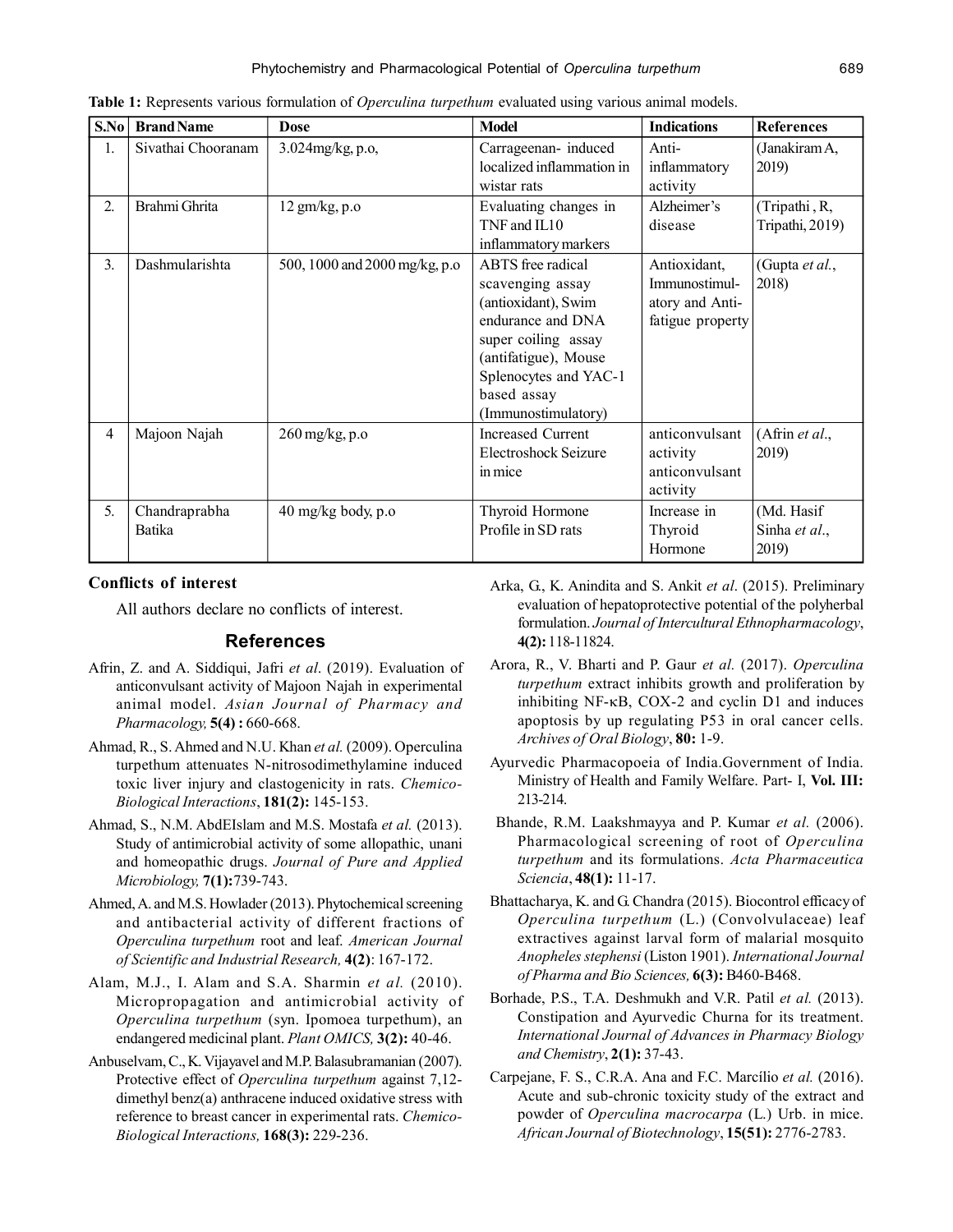- Chethana, G. and K.R. Hari Venkatesh (2013). Antilipase activity: Comparative study of *Operculina turpethum, Milletia pinnata* (bark and seed) with reference to *Curcuma longa*. *Journal of Biotechnology and Biosafety*, **1(1):** 20-22.
- Choudhary, M., V. Kumar and H. Malhotra *et al.* (2015). Medicinal plants with potential anti-arthritic activity. *Journal of Intercultural Ethnopharmacology,* **4(2):** 147- 155.
- Choudhary, N. and R. Bassi (2015). A Review of Phytochemistry and Biological Activities of *Ruellia prostrata*. *Research & Reviews: A Journal of Pharmacognosy,* **2(2):** 27-32.
- Choudhary, N., A. Kumar and N. Bimal *et al.* (2012). A Review of Phytochemistry and Biological activities of *Anisomeles malabarica*. *Research & Reviews: Journal of Herbal Science,* **1(1):** 1-9.
- Dar, S.A., K. Ghazanfar and S. Akbar *et al.* (2015). Acute and Sub-acute oral toxicity studies of Deedan-A Unani drug in Albino rats. *Journal of Applied Pharmaceutical Science,* **5 (4):** 107-114.
- Ding, W., Z.H. Jiang and P. Wu *et al.* (2012). Resin glycosides from the aerial parts of *Operculina turpethum*. *Phytochemistry*, **81:** 165-174.
- Ding, W., F. Zeng and L. Xu *et al.* (2011). Bioactive dammaranetype saponins from *Operculina turpethum*. *Journal of Natural Product,* **74(9):** 1868-1874.
- Ezeja, M., S. Onoja and Y. Omeh *et al.* (2015). Analgesic and antioxidant activities of the methanolic extract of *Operculina turpethum* leaves in mice. *International Journal of Basic and Clinical Pharmacology,* **21(4):** 453- 457.
- Fischer, C.E. and J.S. Gamble's (2002). Flora of the Presidency of Madras. *Botanical Survey of India*,**Vol. I:** 71-85
- Gomes, R.V.R. de S., V.L.R. Vilela and E. Gomes *et al*. (2011). Phytochemical analysis of botanical extracts used to treatment of gastrintestinal helmintiasis of small ruminants. *Revista Caatinga*, **24(4):** 172-177.
- Gupta, A., R. Srivastava and S. Kumar *et al*. (2018). Evaluation of antioxidant, immunostimulatory and antifatigue properties of Dashmularishta using in vitro and in vivo assays. *Indian Journal of Experimental Biology*, **56(8):** 598-603.
- Gupta, S. and A. Ved (2017). *Operculina turpethum* (Linn.) Silva Manso as a medicinal plant species: A review on bioactive components and pharmacological properties. *Pharmacognosy Reviews*, **11(22):**158.
- Haque, M.A., H. Nakakita and H. Ikenaga *et al.* (2000). Development-inhibiting activity of some tropical plants against Sitophilus zeamais Motschulsky (Coleoptera: Curculionidae). *Journal of Stored Products Research*, **36 (3):** 281-287.
- Ignatius, V., M. Narayanan and V. Subramanian, *et al.* (2013). Antiulcer activity of indigenous plant *Operculina turpethum* linn. *Evidence-based Complementary and*

*Alternative Medicine*, **5(4):** 145-152.

- Islam, N., S.S. Jamil and M. Ishaq (2015). Therapeutic Effects of Eight Unani (Herbal) Drugs in the Patients of Waj-ul-Mafasil (Rheumatoid Arthritis) in the Development of Nuzj (Purgation) and Maintenance of pH of Urine-A Randomized Open Controlled Study. *International Journal of Herbal Medicine*, **3(1):** 28-32.
- Janakiram, A. (2019). Evaluation of anti-inflammatory activity of sivathai chooranam in wister rats. *World Journal of Pharmaceutical Research*, **8(7):** 892-899.
- Jayshree, N.Z.N.S. (2014). Anti-pancreatic lipase activity of leaves of *Operculina turpethum*. *Pharmaceutical Sciences*, **4(3):** 83-91.
- Kiran, B., J.B.C. and N.Padmini (2018). Antibacterial activity of different solvent extract of *Operculina turpethum* silva ( root ) against important species of bacteria. *World Journal of Pharmaceutical Research*, **7(13):** 410-415.
- Kiran, B., P.N. and D.J.B.C (2017). *In-vitro* evaluation antibacterial potentiality of aqueous extract of *Operculina turpethum* silva (root). *European Journal of Pharmaceutical and Medical Research*, **4(1):** 261-263.
- Kohli, K.R., S.U. Nipanikar and K.P. Kadbhane (2010). A comprehensive review on Trivrit *Operculina Turpethum* syn. Ipomoea Turpethum. *International Journal of Pharma and Bio Sciences*, **1(4):** 15-26.
- Krishnaraju, A.V, T.V.N Rao and D. Sundararaju *et al.* (2005). Assessment of bioactivity of Indian medicinal plants using brine shrimp (Artemia salina) lethality assay. *International Journal of Applied Science and Engineering*, **3(2):**125- 134.
- Md., H., M.A. Gafur and Md. G. Sadik *et al.* (2002). Antibacterial and cytotoxic activities of Extracts and Isolated compounds of Ipomoea turpethum. *Pakistan Journal of Biological Sciences,* **5(5):** 597-599.
- Md., H.S., T. Mehtab and U.M. Asha *et al*. (2019). Effect of Chandraprabha Batika on Thyroid Hormone Profile in Male Sprague-Dawley Rats. *Biology and Medicine*, **11(2):** 1-5.
- Meyer, B.N, N.R. Ferrigni and L.B. Jacobsen *et al.* (1982). Brine Shrimp: A convenient general bioassay for active plant constituents. *Planta Medica,* **45(5):** 31-34.
- Mohammad, A.B.N, Md. M. Khan and R. Islam *et al.* (2016). Acute toxicity and antidiarrhoeal activity of the crude ethanolic extract of the *Operculina turpethum. International Journal of Current Research*, **8(12):** 42890- 42893.
- Narayana, N. (1992). The Wealth of India: A Dictionary of Indian Raw Materials & Industrial Products. *NISCIR, CSIR, New Delhi, India*, Vol. **I (A):** 188.
- Nazrul Islam, M. (2016). Analgesic and CNS Depressant Effect of the Crude Ethanolic Extract of the *Operculina turpethum*. *Biosensors Journal*, **4(2):** 32-45.
- Nitin, M., A. Arati Malpani and S. Shivkumar Inamdar *et al.* (2012). Chronopharmacological Influence of *Operculina*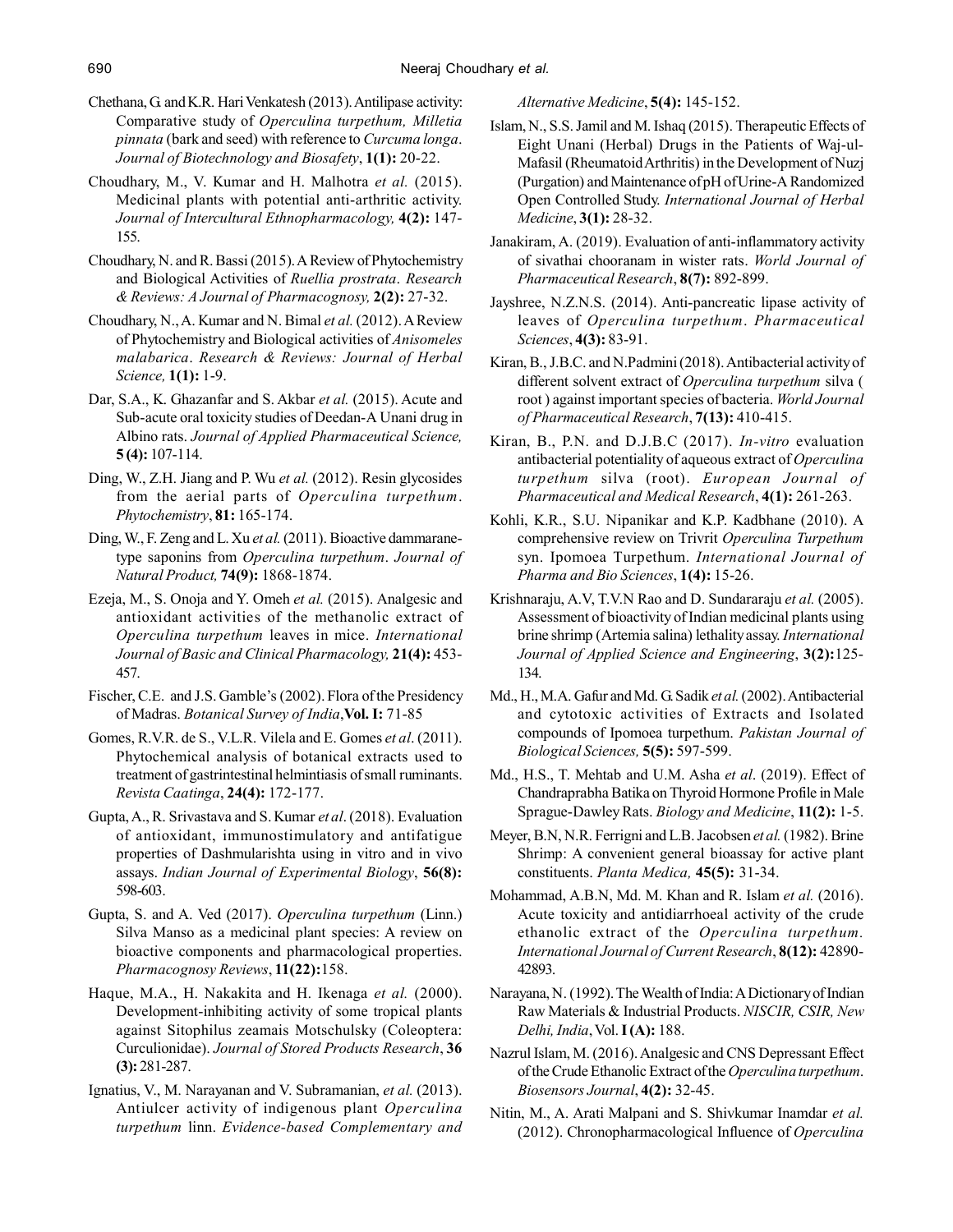*turpethum* in Pylorus Ligated Albino rats. *RGUHS Journal of Pharmaceutical Sciences*, **2(4):** 73-79.

- O.A. and J.S.T. *et al.* (2013). Evidence based anti-dementing activity of Saraswata ghrita "a nootropic compound from Ayurveda. *International Journal of Pharmaceutical Sciences and Research*, **4 (11):** 4194-4202.
- Onoja, S.O., G.K. Madubuike and M.I. Ezeja *et al.* (2015). Investigation of the laxative activity of *Operculina turpethum* extract in mice. *International Journal of Pharmaceutical and Clinical Research*, **7(4):** 275-279.
- Pourfraidon, Z. and C. Sharma (2009). Biological activity of prominent anti-cancer plants using brine shrimp lethality test. *Journal of Microbial World*, **2(3):** 201-204.
- Prabhavathi, N.B., B. Kowsalya and S. Ravi Kumar *et al.* (2012). Analgesic activity of different solvent extract of Operculina turpethum by using Swiss albino mice. *Asian Journal of Pharmaceutical and Clinical Research*, **5(3):** 215-218.
- Pulipaka, S. (2013). Evaluation of comparative free-radical scavenging capacity, and antioxidant activities of methanolic extracts of leaf, stem, and roots of *Operculina turpethum*. *African Journal of Pharmacy and Pharmacology*, **7(29):** 2025-2032.
- Pulipaka, S., S.R. Challa and R.B. Pingili (2012). Comparative antidiabetic activity of methanolic extract of *Operculina turpethum* stem and root against healthy and streptozotocin induced diabetic rats. *International Current Pharmaceutical Journal*, **1(9):** 272-278.
- Rathnan, R.K., F. Jose and I. Pius, *et al.* (2012). Comparative study of antimicrobial activity of leaves and callus extract of *Ipomea turpethum* against antibiotic resistance pathogenic microorganisms. *Research Journal of Pharmacy and Technology*, **5(6):** 805-808.
- Raut, N.A., A.R. Kasliwal and N.J. Gaikwad (2014). Evaluation of antidiabetic potential of *Ipomoea turpethum* R.Br. and *Ipomoea batata* L. (convolvulaceae) in alloxan induced diabetes in rats: A comparative study. *Research Journal of Pharmaceutical, Biological and Chemical Sciences*, **5 (6):** 137-141.
- Saleem, T.M., T.S.M. Saleem and A.M. Christina *et al.* (2008). Hepatoprotective activity of Annona squamosa Linn. on experimental animal model. *International Journal of Applied Research in Natural Products*, **1(3):** 1-7.
- Santhosh, N.A. (2017). Evaluation on phytochemical, antioxidant and antibacterial potential of the root of *Operculina turpethum* (Linn.) silva manso. *World Journal of Pharmacy and Pharmaceutical Sciences*, **3(1):** 979- 983.
- Shareef, H., G.H. Rizwani and S.R. Mandukhail *et al.* (2014). Studies on antidiarrhoeal, antispasmodic and bronchodilator activities of *Operculina turpethum* Linn. *BMC Complementary and Alternative Medicine*, **14(1):** 1-7.
- Sharma, V. and M. Singh (2012). *Operculina turpethum* as a panoramic herbal medicine: A review. *International*

*Journal of Pharmaceutical Sciences,* **5(2):** 21-29.

- Sharma, V. and M. Singh (2012). Alterations induced by N-Nitrosodimethylamine and ethanolic root extract of *Operculina turpethum* in serum lipid profile of male albino mice. *Asian Journal of Pharmaceutical and Clinical Research*, **5(3):** 69-73.
- Sharma, V. and M. Singh (2013). In vitro Antiarthritic and Hemolysis preventive: Membrane stabilizing efficacy of ethanolic root extract of *Operculina turpethum. World Journal of Pharmacy and Pharmaceutical Sciences*, **2 (4):** 302-312.
- Sharma, V. and M. Singh (2014). Therapeutic efficacy of isolated stigma-5,22 dien-3-O-b-D-Glucopyranoside and ethanolic root extract of *Operculina turpethum* against N-Nitrosodimethylamine induced hepatopathy in the liver of mice: Ultrastructural and histological evidences. *International Journal of Pharmacy and Pharmaceutical Sciences*, **6(9):** 226-230.
- Sharma, V. and M. Singh (2014). Ameliorative effects of *Operculina turpethum* and its isolated stigma-5,22dien-3  $o-\beta$ -D-glucopyranoside on the hematological parameters of male mice exposed to n-nitrosodimethylamine, a potent carcinogen. *Toxicology International*, **21(1):** 30-35.
- Shuaib, M., M. Ali and K.J. Naquvi (2013). Triterpenoid and steroidal esters from the roots of *Operculina turpethum* ( L.). *Journal of Natural Product Plant Resources*, **3(3):** 12-19.
- Shuaib, M., A. Ali and M. Ali *et al.* (2013). Antibacterial activity of resin rich plant extracts. *Journal of Pharmacy and Bioallied Sciences*, **5(4):** 265.
- Simoes, A.R.G., C.A. Furness and D. Luz *et al.* (2019). The systematic value of pollen morphology in Operculina (Convolvulaceae). *Grana*, **58(1):**13-16.
- Singh, V.S. and M. (2015). In vitro radical scavenging activity and phytochemical screening for evaluation of the antioxidant potential of *Operculina turpethum* root extract. *Journal of Pharmacy Research*, **5(4):** 783-787.
- Solanki, N.D. and B.S.K. (2016). Experimental study on *Operculina turpethum* in STZ induced diabetic neuropathy, neurodegeneration and cardiovascular complications. *The Journal of Phytopharmacology*,**5(6):** 220-224.
- Sujatha, N., Neelam and S. Jahan (2010). Role of Uttara Vasti with Trivrit and Lasuna oil in the management of primary dysmenorrhea. *Journal of Research in Ayurveda*, **31(2):** 228-235.
- Suresh Kumar, S., C. Sujatha and J. Syamala *et al.* (2006). Protective effect of root extract of *Operculina turpethum* Linn. against paracetamol-induced hepatotoxicity in rats. *Indian Journal of Pharmaceutical Sciences*, **68(1):** 32- 35.
- Talekar, M., S. Mandal and R. Sharma (2018). Clinical evaluation of Triv[ta powder (*Operculina turpethum* Linn.) and